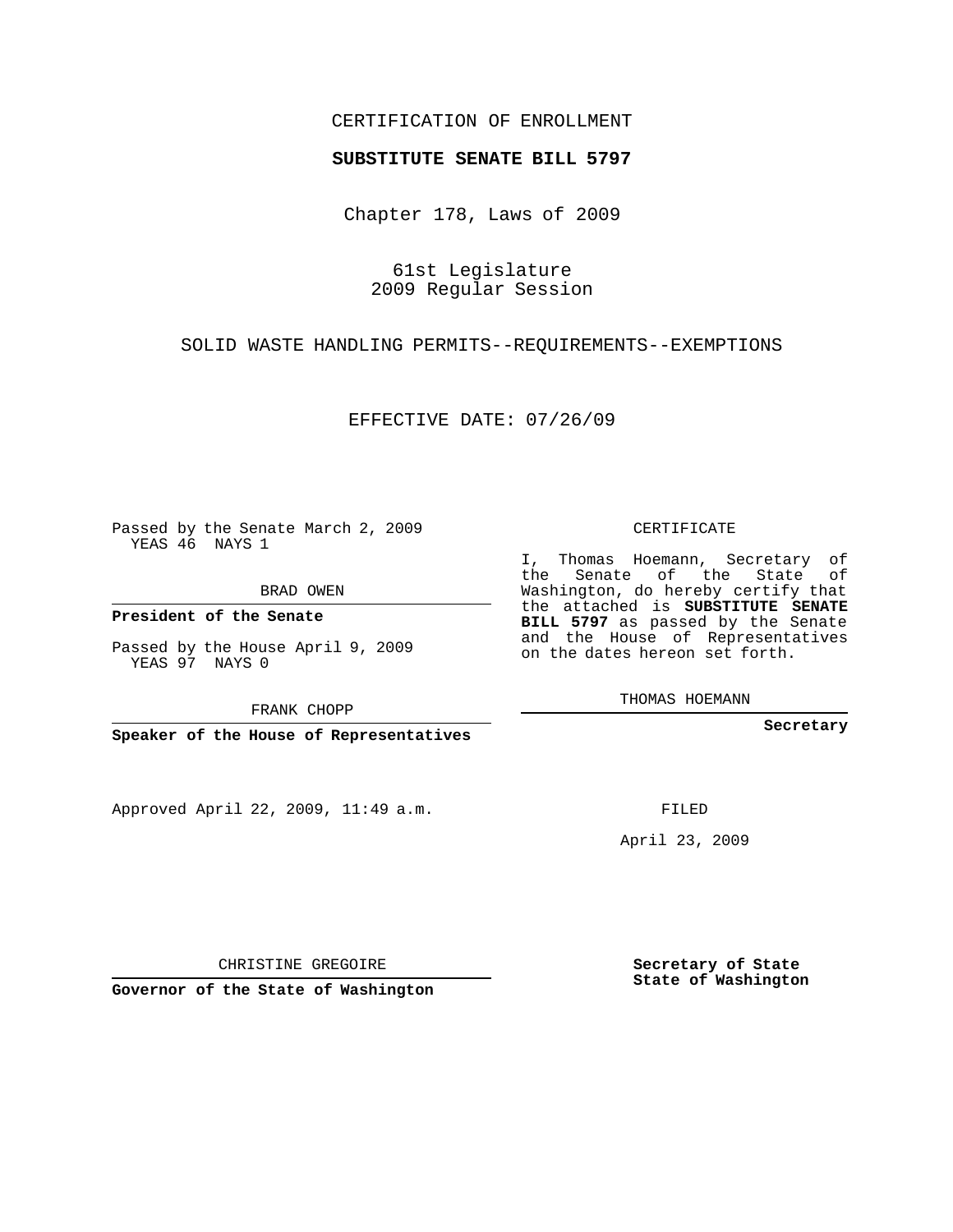## **SUBSTITUTE SENATE BILL 5797** \_\_\_\_\_\_\_\_\_\_\_\_\_\_\_\_\_\_\_\_\_\_\_\_\_\_\_\_\_\_\_\_\_\_\_\_\_\_\_\_\_\_\_\_\_

\_\_\_\_\_\_\_\_\_\_\_\_\_\_\_\_\_\_\_\_\_\_\_\_\_\_\_\_\_\_\_\_\_\_\_\_\_\_\_\_\_\_\_\_\_

Passed Legislature - 2009 Regular Session

## **State of Washington 61st Legislature 2009 Regular Session**

**By** Senate Agriculture & Rural Economic Development (originally sponsored by Senators Haugen, Ranker, Brandland, and Hatfield)

READ FIRST TIME 02/16/09.

 AN ACT Relating to exemptions from solid waste handling permit requirements; amending RCW 43.21B.300, 43.21B.310, 70.95.170, and 70.95.315; and adding a new section to chapter 70.95 RCW.

BE IT ENACTED BY THE LEGISLATURE OF THE STATE OF WASHINGTON:

 NEW SECTION. **Sec. 1.** A new section is added to chapter 70.95 RCW to read as follows:

 (1) An anaerobic digester that complies with the conditions specified in this section is exempt from the permitting requirements of this chapter. To qualify for the exemption, an anaerobic digester must meet the following conditions:

 (a) The owner or operator must provide the department or the jurisdictional health department with at least thirty days' notice of intent to operate under the conditions specified in this section and comply with any guidelines issued under subsection (2) of this section; (b) The anaerobic digester must process at least fifty percent

16 livestock manure by volume;

 (c) The anaerobic digester may process no more than thirty percent imported organic waste-derived material by volume, and must comply with subsection (3) of this section;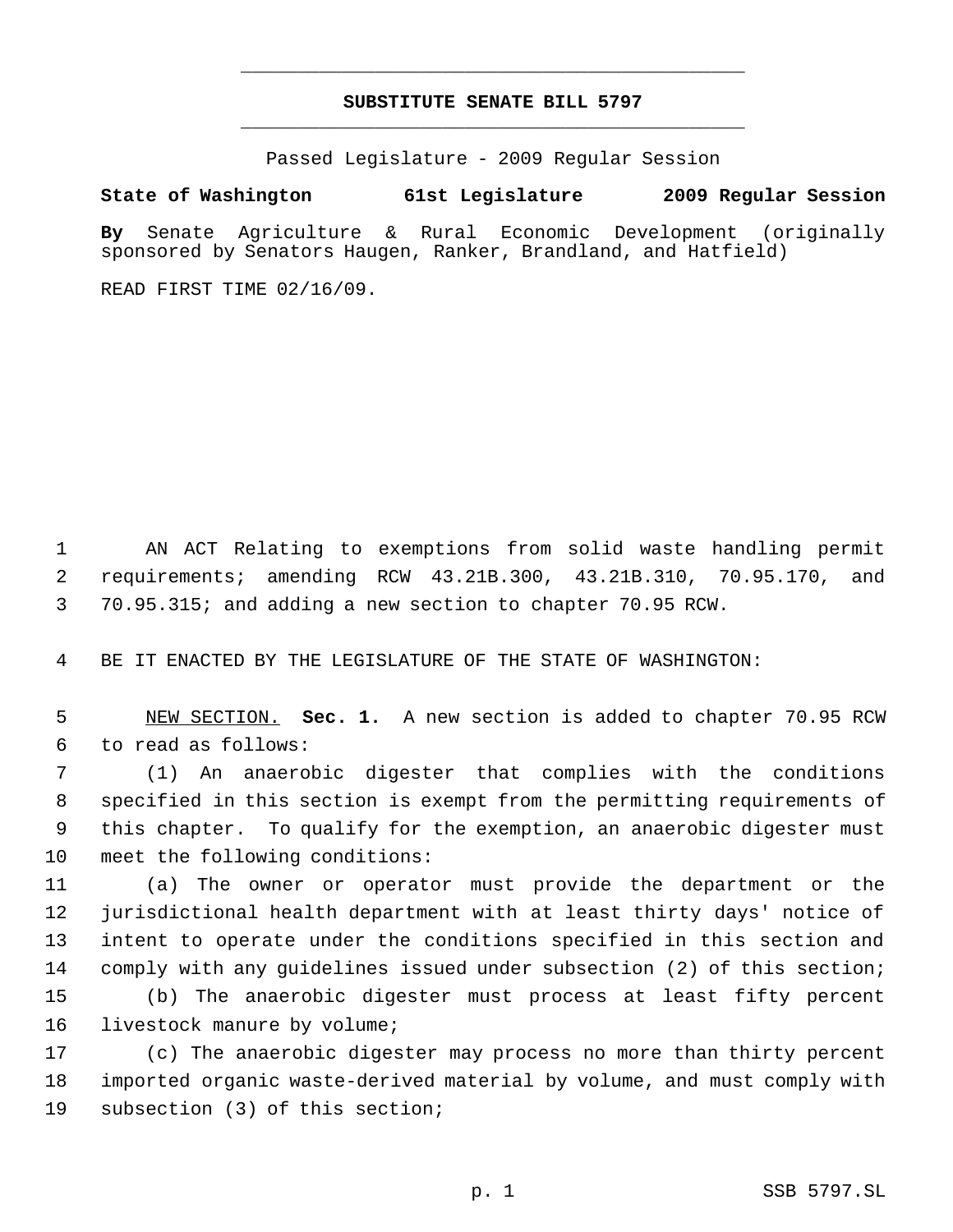(d) The anaerobic digester must comply with design and operating standards in the natural resources conservation service's conservation practice standard code 366 in effect as of the effective date of this section;

(e) Digestate must:

 (i) Be managed in accordance with a dairy nutrient management plan under chapter 90.64 RCW that includes elements addressing management 8 and use of digestate;

 (ii) Meet compost quality standards concerning pathogens, stability, nutrient testing, and metals before it is distributed for off-site use, or be sent to an off-site permitted compost facility for further treatment to meet compost quality standards; or

 (iii) Be processed or managed in an alternate manner approved by 14 the department;

 (f) The owner or operator must allow inspection by the department or jurisdictional health department at reasonable times to verify compliance with the conditions specified in this section; and

 (g) The owner or operator must submit an annual report to the department or the jurisdictional health department concerning use of nonmanure material in the anaerobic digester and any required compliance testing.

 (2) By August 1, 2009, the department and the department of agriculture, in consultation with the department of health, shall make available to anaerobic digester owners and operators clearly written guidelines for the anaerobic codigestion of livestock manure and organic waste-derived material. The guidelines must explain the steps necessary for an owner or operator to meet the conditions specified in this section for an exemption from the permitting requirements of this chapter.

(3) Any imported organic waste-derived material must:

(a) Be preconsumer in nature;

 (b) Be fed into the anaerobic digester within thirty-six hours of receipt at the anaerobic digester;

 (c) If it is likely to contain animal byproducts, be previously source-separated at a facility licensed to process food by the United States department of agriculture, the United States food and drug administration, the Washington state department of agriculture, or other applicable regulatory agency;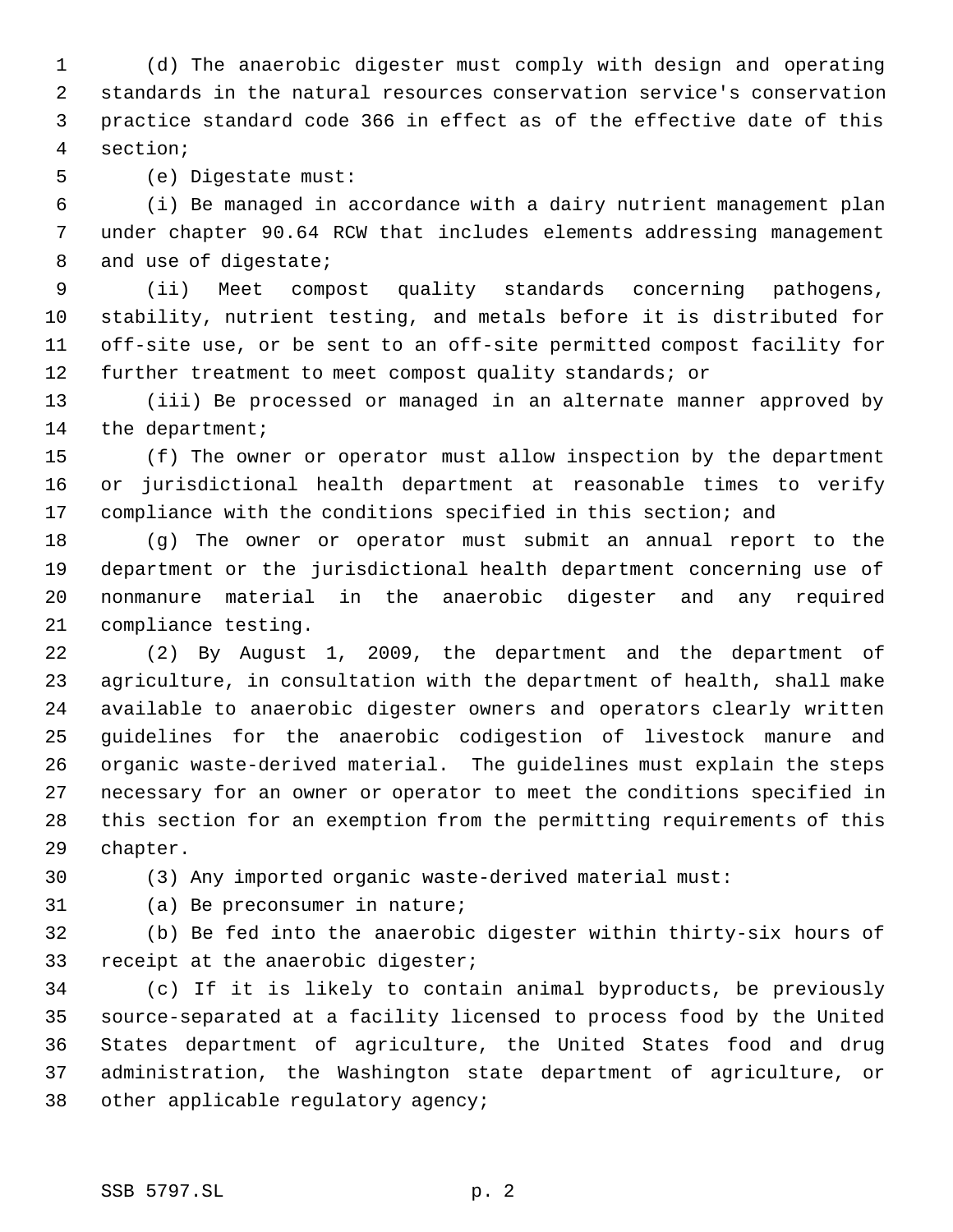(d) If it contains bovine processing waste, be derived from animals approved by the United States department of agriculture food safety and inspection service and not contain any specified risk material;

 (e) If it contains sheep carcasses or sheep processing waste, not 5 be fed into the anaerobic digester;

 (f) Be stored and handled in a manner that protects surface water 7 and groundwater and complies with best management practices;

(g) Be received or stored in structures that:

 (i) Comply with the natural resources conservation service's conservation practice standard code 313 in effect as of the effective date of this section;

 (ii) Are certified to be effective by a representative of the natural resources conservation service; or

 (iii) Meet applicable construction industry standards adopted by the American concrete institute or the American institute of steel construction and in effect as of the effective date of this section; and

 (h) Be managed to prevent migration of nuisance odors beyond property boundaries and minimize attraction of flies, rodents, and other vectors.

 (4) Digestate that is managed in accordance with a dairy nutrient management plan under chapter 90.64 RCW that includes elements addressing management and use of digestate shall no longer be considered a solid waste. Use of digestate from an anaerobic digester that complies with the conditions specified in this section is exempt from the permitting requirements of this chapter.

 (5) An anaerobic digester that does not comply with the conditions specified in this section may be subject to the permitting requirements of this chapter. In addition, violations of the conditions specified in this section are subject to provisions in RCW 70.95.315.

 (6) The definitions in this subsection apply throughout this section unless the context clearly requires otherwise:

 (a) "Anaerobic digester" means a vessel that processes organic material into biogas and digestate using microorganisms in a decomposition process within a closed, oxygen-free container.

 (b) "Best management practices" means managerial practices that prevent or reduce water pollution.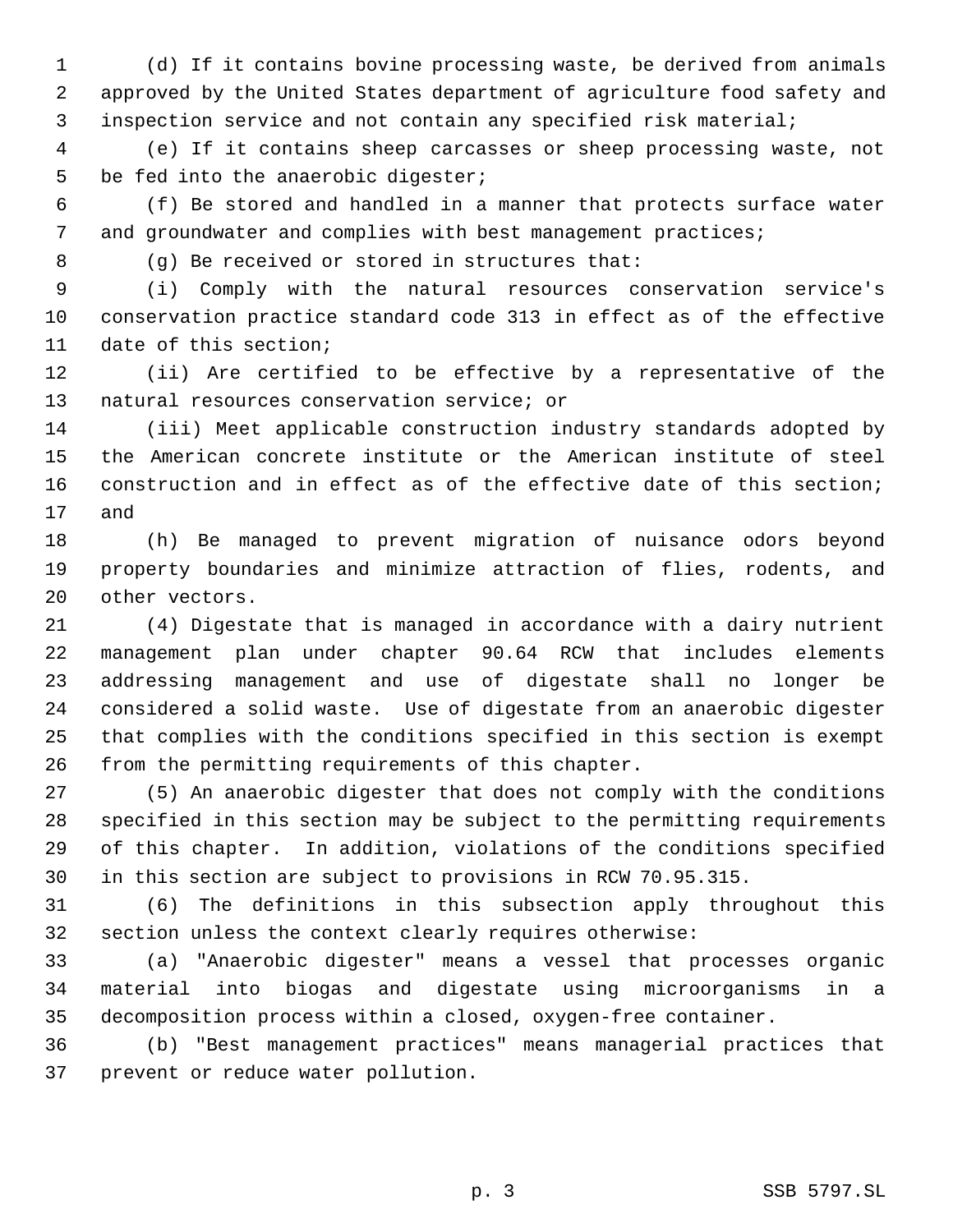(c) "Digestate" means both solid and liquid substances that remain following anaerobic digestion of organic material in an anaerobic digester.

 (d) "Imported" means originating off of the farm or other site where the anaerobic digester is being operated.

 (e) "Organic waste-derived material" has the same meaning as defined in RCW 15.54.270 and any other organic wastes approved by the department, except for organic waste-derived material collected through municipal commercial and residential solid waste collection programs.

 **Sec. 2.** RCW 43.21B.300 and 2007 c 147 s 9 are each amended to read as follows:

 (1) Any civil penalty provided in RCW 18.104.155, 70.94.431, 70.95.315, 70.105.080, 70.107.050, 88.46.090, 90.03.600, 90.48.144, 90.56.310, and 90.56.330 and chapter 90.76 RCW shall be imposed by a notice in writing, either by certified mail with return receipt requested or by personal service, to the person incurring the penalty from the department or the local air authority, describing the violation with reasonable particularity. Within thirty days after the notice is received, the person incurring the penalty may apply in writing to the department or the authority for the remission or mitigation of the penalty. Upon receipt of the application, the department or authority may remit or mitigate the penalty upon whatever terms the department or the authority in its discretion deems proper. The department or the authority may ascertain the facts regarding all such applications in such reasonable manner and under such rules as it may deem proper and shall remit or mitigate the penalty only upon a demonstration of extraordinary circumstances such as the presence of information or factors not considered in setting the original penalty.

 (2) Any penalty imposed under this section may be appealed to the pollution control hearings board in accordance with this chapter if the appeal is filed with the hearings board and served on the department or authority thirty days after the date of receipt by the person penalized of the notice imposing the penalty or thirty days after the date of receipt of the notice of disposition of the application for relief from penalty.

(3) A penalty shall become due and payable on the later of:

(a) Thirty days after receipt of the notice imposing the penalty;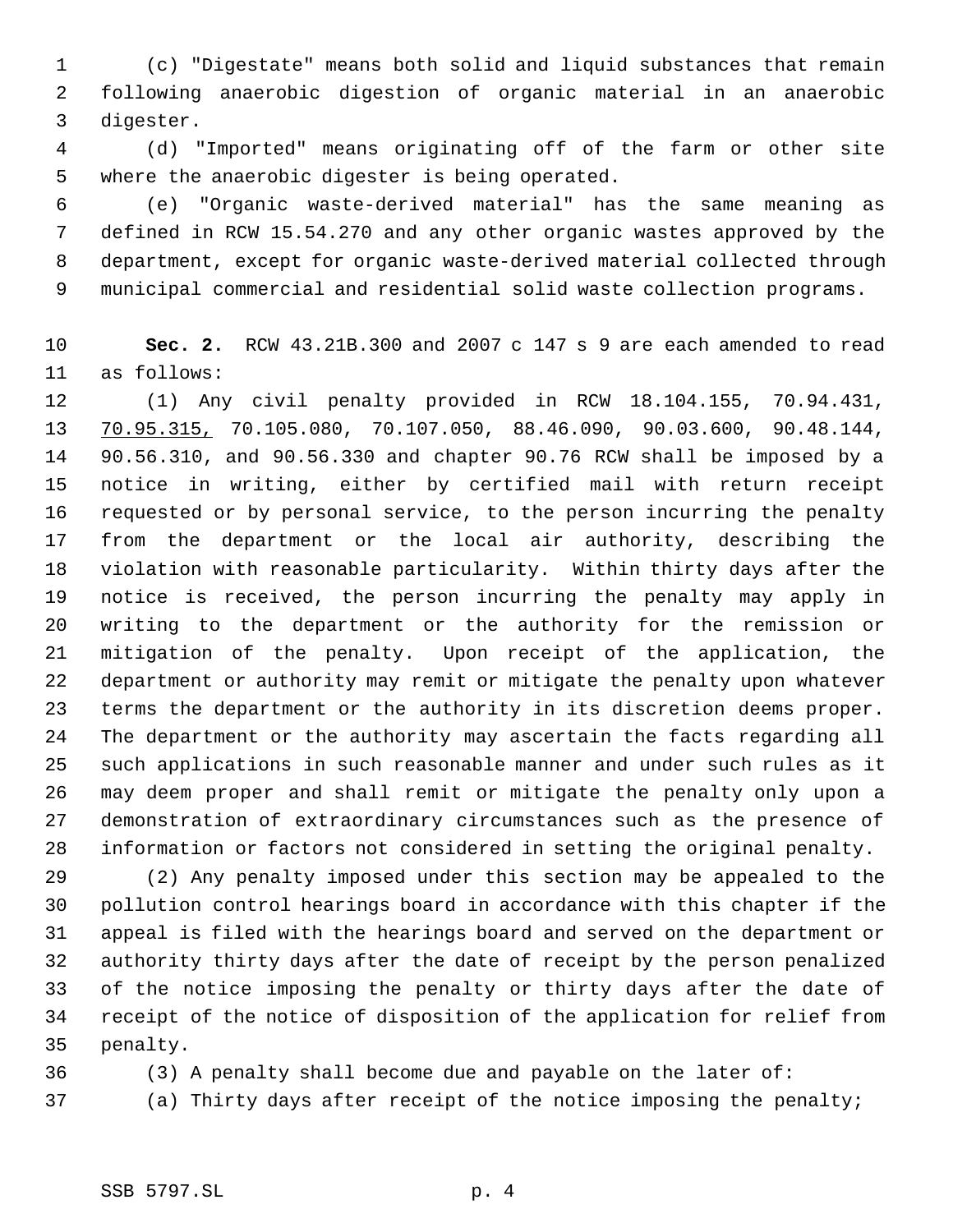(b) Thirty days after receipt of the notice of disposition on application for relief from penalty, if such an application is made; or (c) Thirty days after receipt of the notice of decision of the hearings board if the penalty is appealed.

 (4) If the amount of any penalty is not paid to the department within thirty days after it becomes due and payable, the attorney general, upon request of the department, shall bring an action in the name of the state of Washington in the superior court of Thurston county, or of any county in which the violator does business, to recover the penalty. If the amount of the penalty is not paid to the authority within thirty days after it becomes due and payable, the authority may bring an action to recover the penalty in the superior court of the county of the authority's main office or of any county in which the violator does business. In these actions, the procedures and rules of evidence shall be the same as in an ordinary civil action.

 (5) All penalties recovered shall be paid into the state treasury and credited to the general fund except those penalties imposed pursuant to RCW 18.104.155, which shall be credited to the reclamation account as provided in RCW 18.104.155(7), RCW 70.94.431, the disposition of which shall be governed by that provision, RCW 70.105.080, which shall be credited to the hazardous waste control and elimination account created by RCW 70.105.180, RCW 90.56.330, which shall be credited to the coastal protection fund created by RCW 90.48.390, and RCW 90.76.080, which shall be credited to the underground storage tank account created by RCW 90.76.100.

 **Sec. 3.** RCW 43.21B.310 and 2004 c 204 s 5 are each amended to read as follows:

 (1) Except as provided in RCW 90.03.210(2), any order issued by the department or local air authority pursuant to RCW 43.27A.190, 70.94.211, 70.94.332, 70.95.315, 70.105.095, ((43.27A.190,)) 86.16.020, 88.46.070, or 90.48.120(2) or any provision enacted after July 26, 1987, or any permit, certificate, or license issued by the department may be appealed to the pollution control hearings board if the appeal is filed with the board and served on the department or authority within thirty days after the date of receipt of the order. Except as provided under chapter 70.105D RCW and RCW 90.03.210(2), this is the exclusive means of appeal of such an order.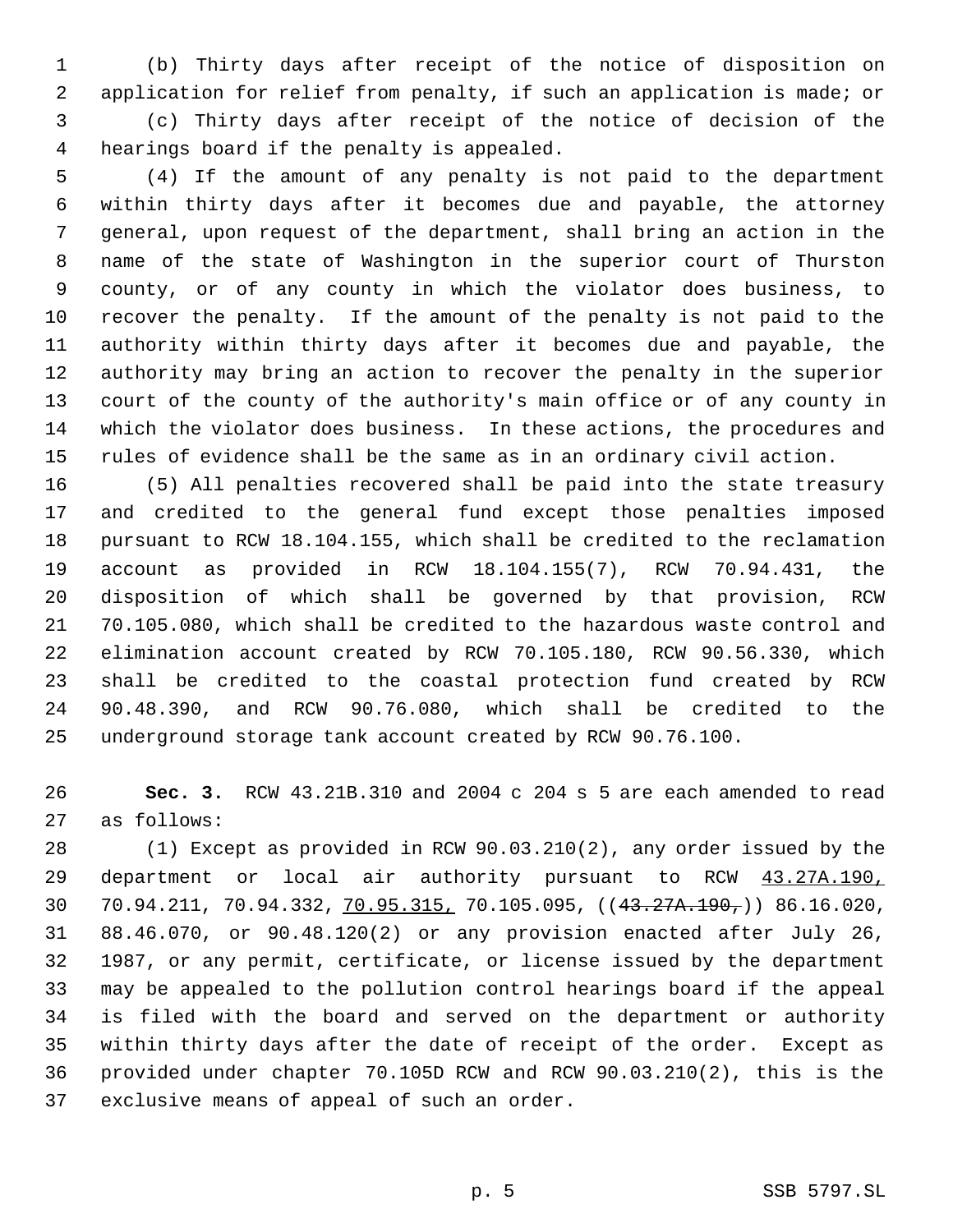(2) The department or the authority in its discretion may stay the effectiveness of an order during the pendency of such an appeal.

 (3) At any time during the pendency of an appeal of such an order to the board, the appellant may apply pursuant to RCW 43.21B.320 to the hearings board for a stay of the order or for the removal thereof.

 (4) Any appeal must contain the following in accordance with the rules of the hearings board:

8 (a) The appellant's name and address;

 (b) The date and docket number of the order, permit, or license appealed;

 (c) A description of the substance of the order, permit, or license 12 that is the subject of the appeal;

 (d) A clear, separate, and concise statement of every error alleged 14 to have been committed;

 (e) A clear and concise statement of facts upon which the requester relies to sustain his or her statements of error; and

(f) A statement setting forth the relief sought.

 (5) Upon failure to comply with any final order of the department, the attorney general, on request of the department, may bring an action in the superior court of the county where the violation occurred or the potential violation is about to occur to obtain such relief as necessary, including injunctive relief, to insure compliance with the order. The air authorities may bring similar actions to enforce their orders.

 (6) An appealable decision or order shall be identified as such and shall contain a conspicuous notice to the recipient that it may be appealed only by filing an appeal with the hearings board and serving it on the department within thirty days of the date of receipt.

 **Sec. 4.** RCW 70.95.170 and 1998 c 156 s 3 are each amended to read as follows:

31 Except as provided otherwise in RCW  $70.95.300$ ,  $70.95.305$  (( $\Theta$ r)) 32 70.95.306, 70.95.310, or section 1 of this act, after approval of the comprehensive solid waste plan by the department no solid waste handling facility or facilities shall be maintained, established, or modified until the county, city, or other person operating such site has obtained a permit pursuant to RCW 70.95.180 or 70.95.190.